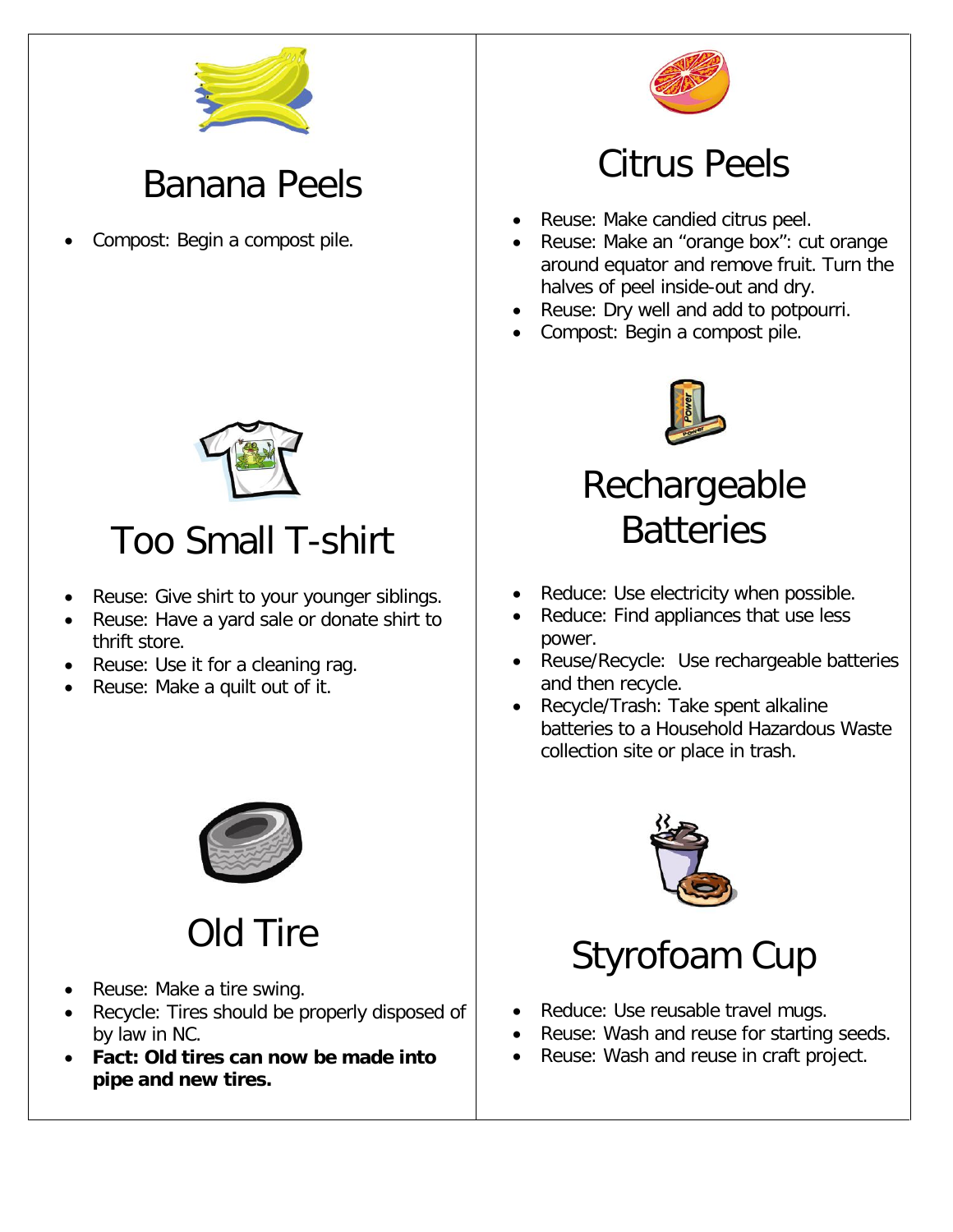

#### Paper Grocery Bag

- Reduce: Use canvas bags that are reusable.
- Reuse: Use for sorting recyclables.
- Reuse: Use for craft paper and book covers.
- Compost: Shred and compost.



#### Plastic Soda Bottle

- Reduce: Drink out of a reusable bottle.
- Reuse: Use a soda bottle with the lid cut off for a storage container.
- Reuse: Make a terrarium.
- Recycle. They will be banned from landfill disposal in 2010.



#### Glass Bottles

- Reuse: Wash and return to store for refills when appropriate.
- Recycle.



#### Paper Towels

- Reduce: Cut up old T-shirts and other soft fabrics for rags when they wear out. They are reusable and do a great job.
- Compost: Shred and compost.
- Buy Recycled: Buy paper towels with recycled content.



#### Paper Milk Carton

- Reduce: Buy milk in glass jugs. These can often be returned to the store for sterilization and reuse.
- Reuse: Make a single use bird house.
- Reuse: Donate to scouts, schools, and children's centers for craft projects.
- Trash.



#### Empty Paint Cans

- Reduce: Measure what you plan to paint accurately to reduce waste.
- Reuse: Save leftovers for future projects or create a paint exchange.
- Trash: Allow open latex paint can to completely dry and then place in trash.
- Trash: Take unwanted oil paint cans to a Hazardous Waste Collection.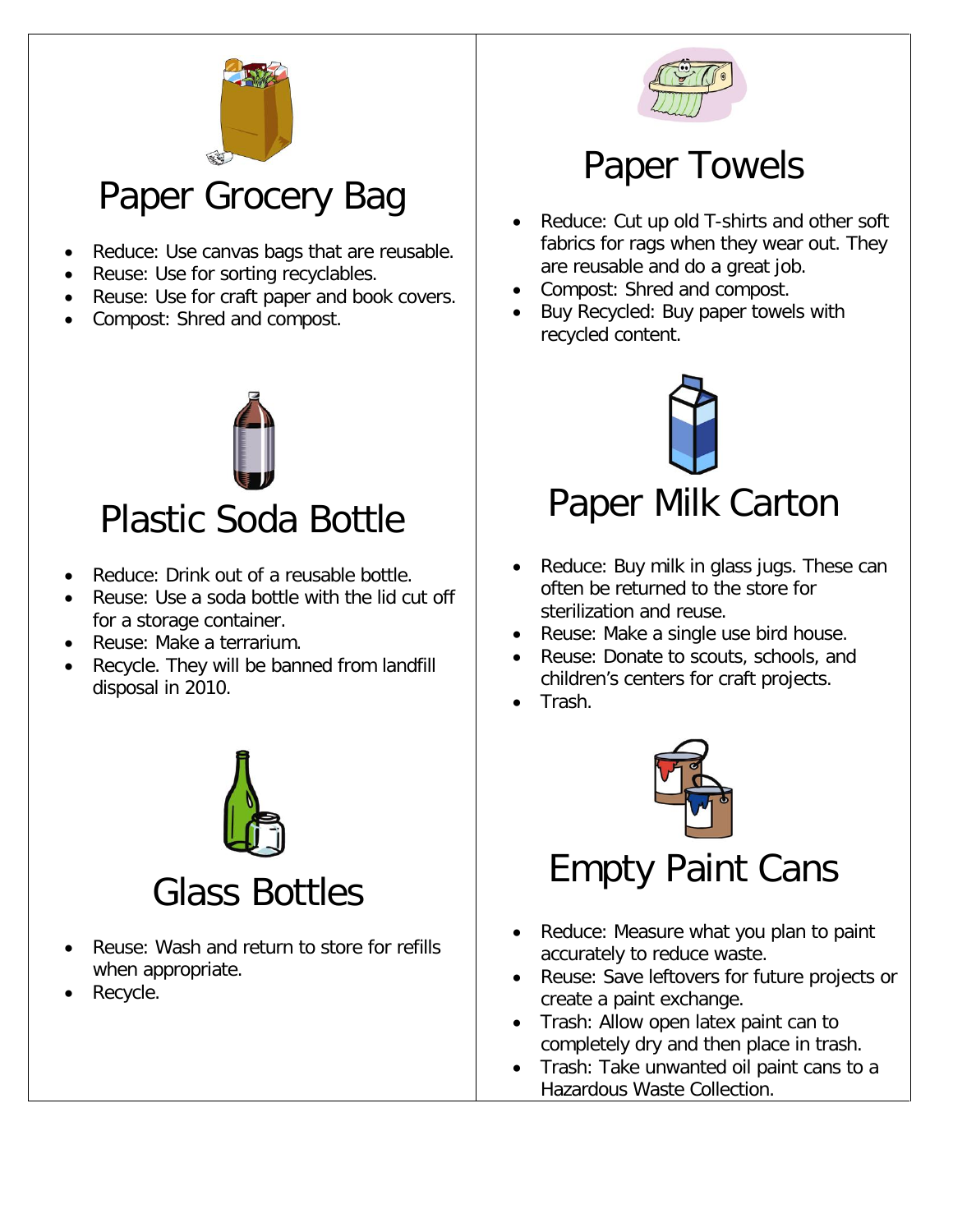

#### Steel Cans

- Reduce: Use-eat locally grown fresh food and use vegetable trimmings and meat bones for soup stock.
- Reuse: Use tuna cans with both ends removed for a cookie cutter- can shape with pliers.
- Recycle.



### Notebook Paper

- Reuse: Use both sides before recycling.
- Recycle.
- Buy Recycled: Buy notebooks made with recycled paper.
- **Fact: Every ton recycled saves 17 trees, 7000 gallons of water & enough energy to heat a house for 6 months.**



## Aluminum Cans

- Reduce: Drink out of a reusable bottle.
- Recycle. They are banned from landfill disposal.
- **Fact: It takes 10% of the energy to recycle an aluminum can as it takes to produce a new one.**



#### Construction Paper

- Reuse: Keep a box of scrap paper to use for future projects-you rarely use a whole sheet at a time!
- Reuse: Make mosaics out of tiny pieces or blend in blender to colored paper pulp for home paper making.
- **Fact: Construction paper is NOT recyclable.**



Junk Mail

- Reduce: Ask to be removed from unwanted mailing lists-call the 1-800 number listed on the catalogs.
- Reuse: Use the backside of sheets as note pads around the house.
- Recycle.



#### Household Cleaning Bottle

- Reduce: Use less toxic chemicals by using homemade cleaners made from baking soda, borax, lemon juice, and mineral oil.
- Recycle when available.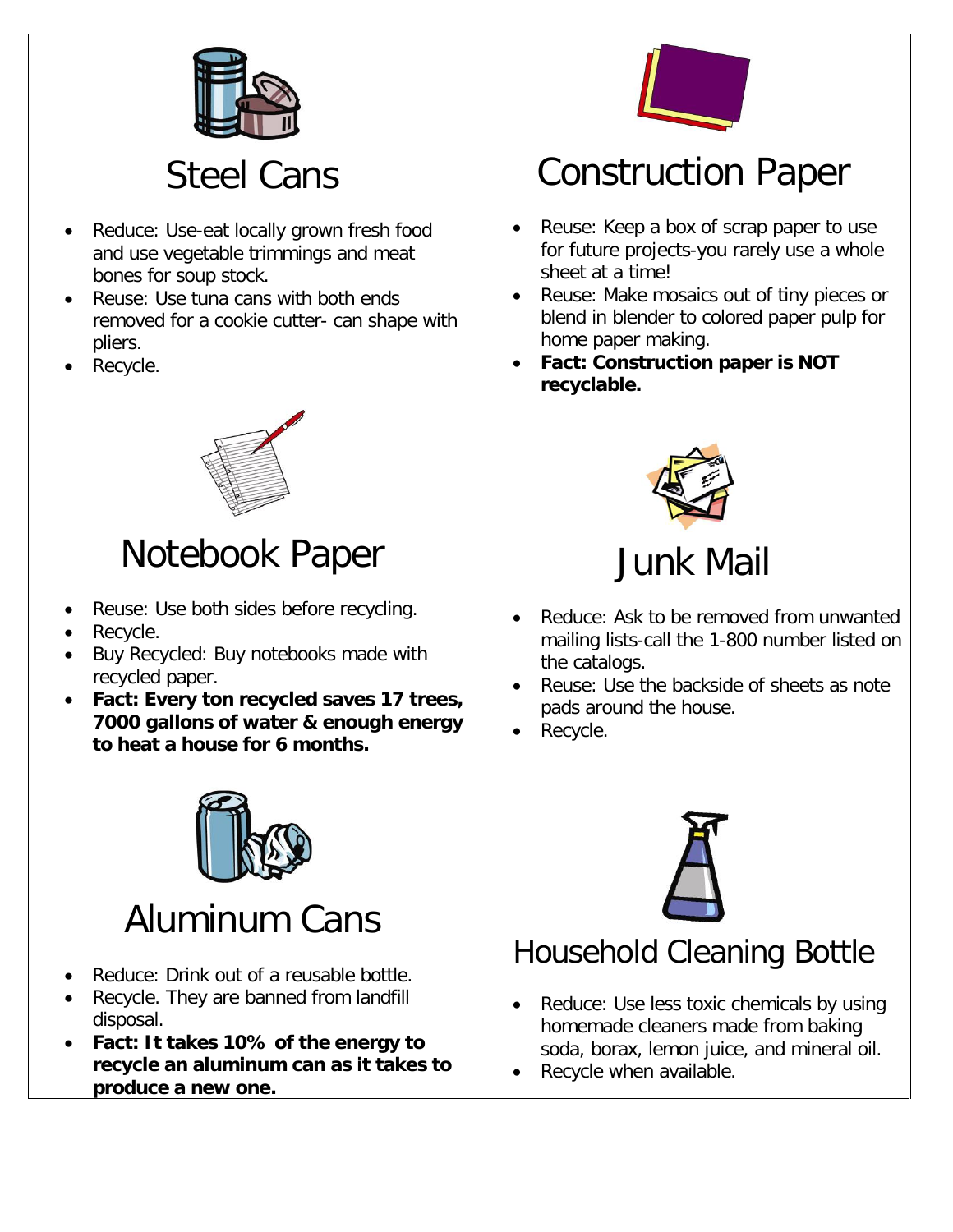

## Grass Clippings

- Reduce: Let grass clippings lay where they fall- they will enrich the soil.
- Compost: Begin a compost pile.
- **Fact: Americans throw out 28 million tons of grass clippings a year.**



#### Meat Scraps

- Reduce: Become a vegetarian.
- Reduce: Have at least one meatless dinner a week.
- Reuse: Save fat for bird suet feeders.
- Reuse: Simmer scraps and bones for soup stock.
- Trash: Meat scraps should not be composted because they attract pests.



#### Disposable Diaper

- Reduce: Use washable cloths diapers-there are diaper services if you don't want to wash them yourself.
- Trash.
- **Fact: Americans use 18 billion diapers a year-enough to stretch from here to the moon 7 times.**



#### Old Computer

- Reuse: Wipe your hard drive and then donate to a thrift store.
- Recycle when available. They will be banned from landfill disposal in 2010.



### Egg Shells

- Reuse: Crush and put outside in a dish for bird grit.
- Compost: Begin a compost pile- they are an important source of calcium.



### Chipboard Box

- Reduce: Use products that don't have outer packaging.
- Reuse: Cut up chipboard panels and make puzzles or bookmarks.
- Reuse: Cut and fold to make stylish gift boxes.
- Recycle when available.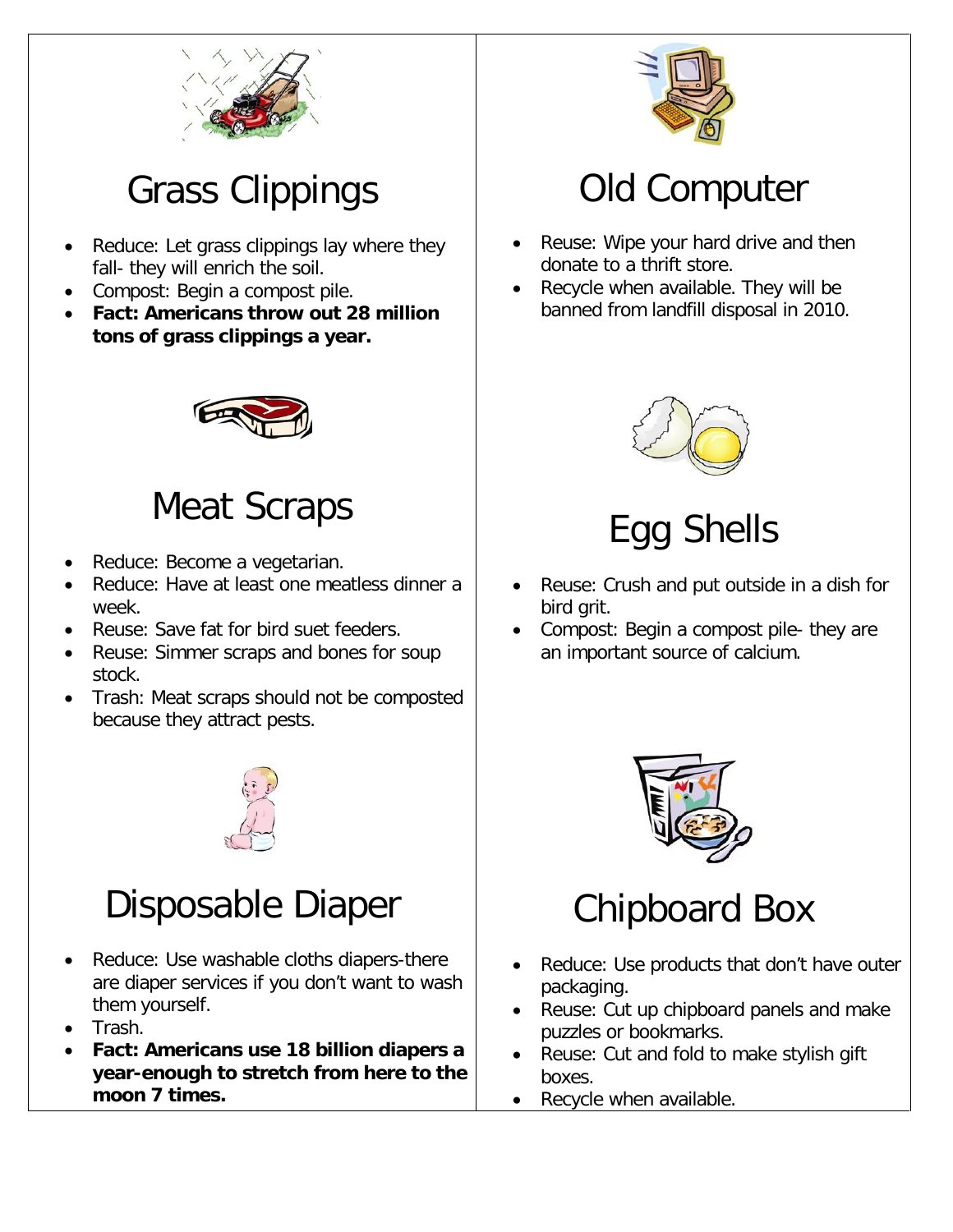

#### Paper Plates and Napkins

- Reduce: Use washable plates and napkins.
- Reduce: Use washable cloth napkins.
- Compost: Buy paper plates and napkins and then compost.
- Buy Recycled: Buy plates and napkins with recycled material.



### Candy Wrapper

- Reduce: Buy unwrapped candy from the bulk bin, pack in reusable containers.
- Reduce: Try making your own candy.
- Trash: Dispose of wrappers properly in a trash can.



### Spray Cans

- Reduce: Use pump propelled reusable bottles for starches and cleaners.
- Reduce: Use non-spray paints and nonaerosol hairspray.
- Recycle: Check with your town to see if they are recyclable. They are made of steel.



### Empty Pizza Box

- Reduce: Make your own pizza.
- Recycle: Only CLEAN parts of the box.
- **Fact: Food contaminated cardboard cannot be recycled.**



### Toothpaste Tube

- Reduce: Maximize use by rolling tube up tightly.
- Reuse: Use toothpaste tube cap as a game marker.
- Trash.



### Cardboard Boxes

- Reuse: Use for mailing or storage.
- Reuse: Use in a creative and crafty manner-make a lot of boxes into an igloo.
- Recycle.